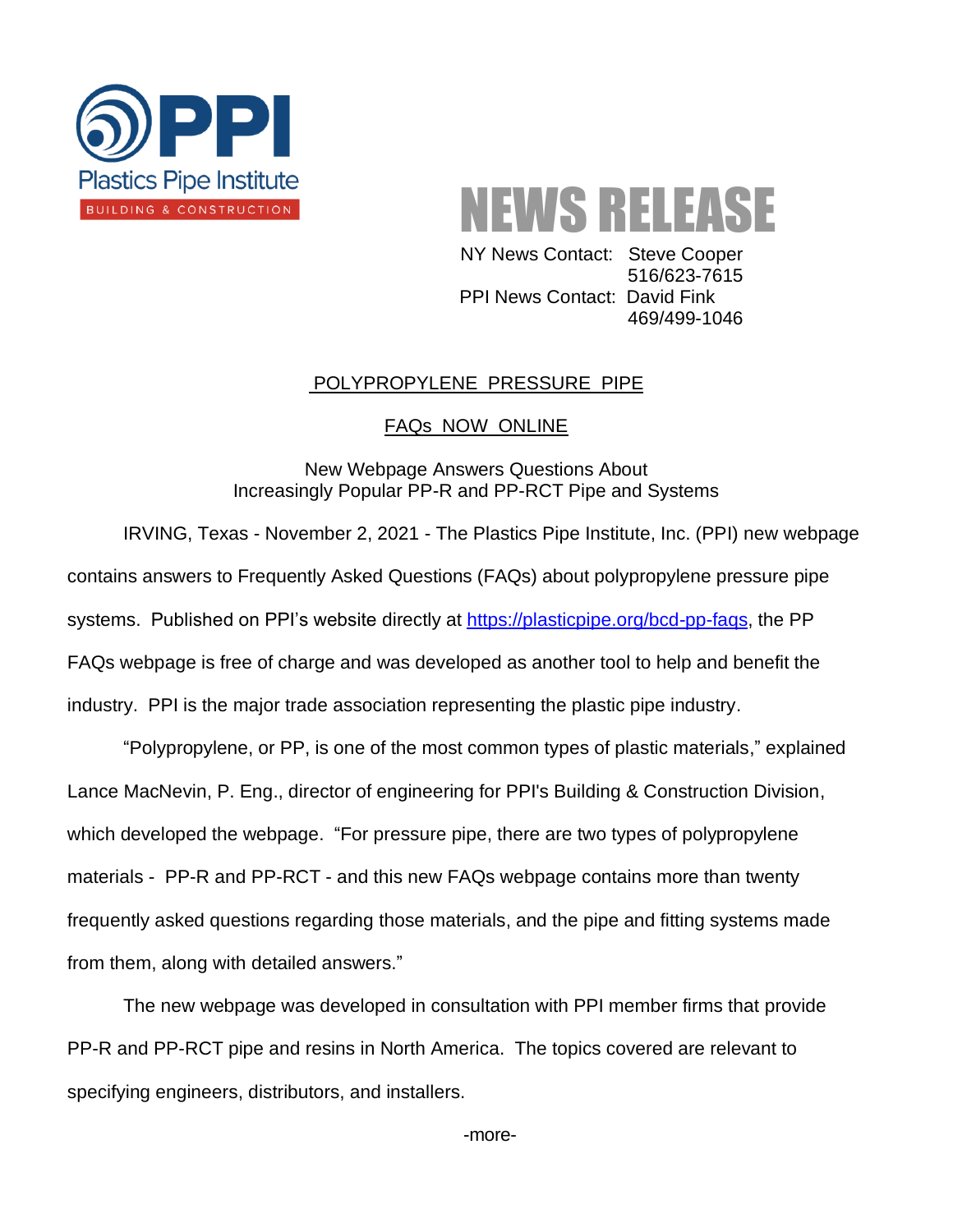Examples include:

- What's the primary difference between PP-R and PP-RCT piping materials?
- Are PP-R and PP-RCT pipes and fittings compatible with each other?
- What are the industry standards for PP-R and PP-RCT?
- What are the pressure-temperature ratings for PP-R and PP-RCT piping systems?
- What are the advantages of PP-R and PP-RCT piping systems over traditional metal piping?
- How is resistance to disinfectants such as chlorine and chloramines assured by manufacturers?
- Can PP piping materials be installed in return air plenums?
- How are PP pipes typically connected to existing steel or copper pipes in existing buildings?
- I have seen some PP pipes that appear to have glass fiber in the pipe wall. Can you explain that?

This FAQs webpage is one of several PPI resources related to the design and installation of pressure pipe materials which are published as a service to the industry by PPI's Building & Construction Division. Other resources for PP pressure piping systems include the PP information [webpage](about:blank) and the Plastic Pipe Design Calculator.

Additional information about PPI Building & Construction Division can be found online at [https://plasticpipe.org/BuildingConstruction.](about:blank)

# # #

*Photo follows…*